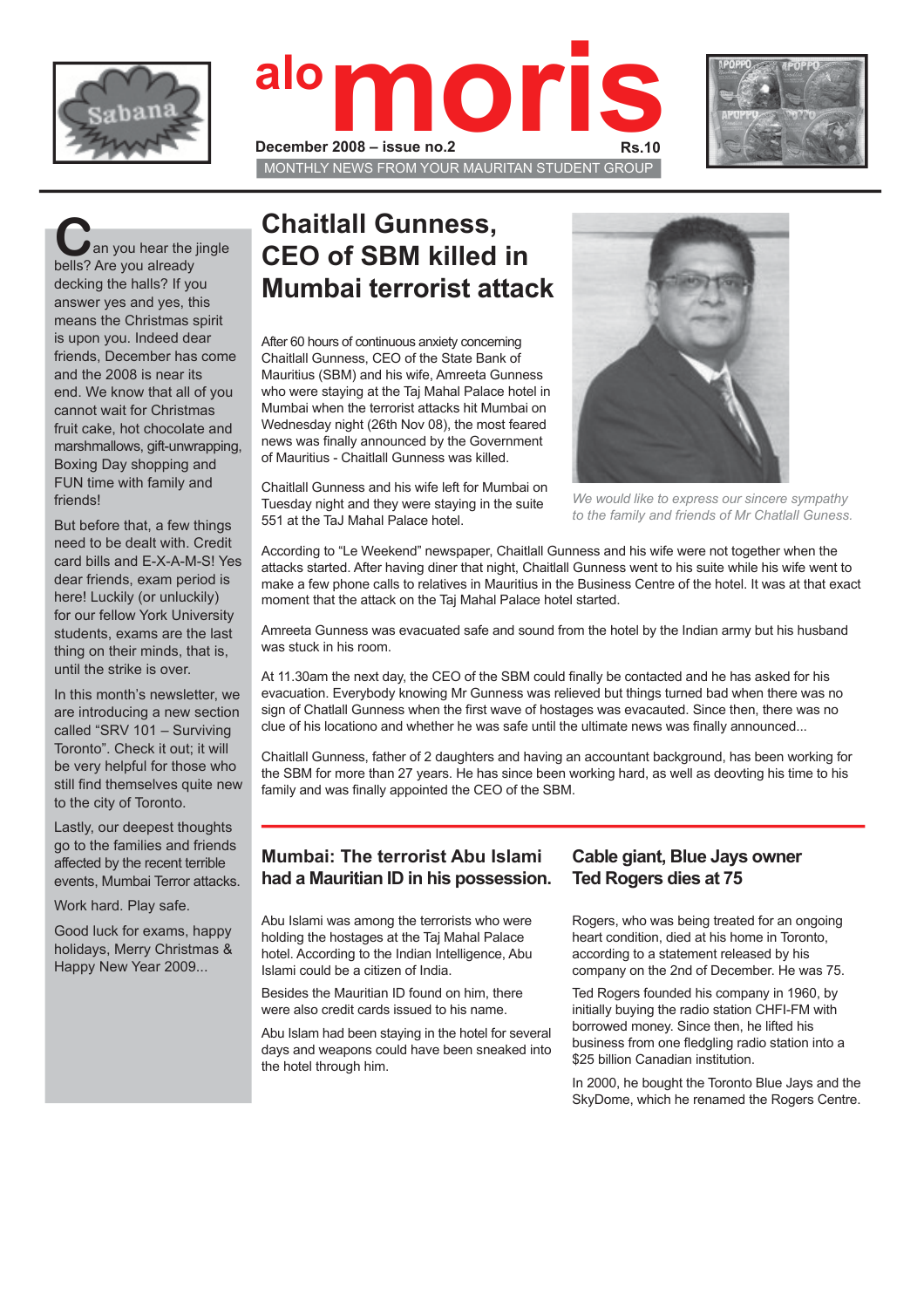#### UofT:

#### **Staff, faculty open their homes to international students**

UofT has more than 7,000 international students coming from all around the world. But every year when the university closes for the December holiday break, most of them are unable to return home and those living on-campus residences have to move out.

Thanks to the help of the UofT staff/faculty, some of those students have the chance to spend the holidays and celebrating christmas and new year at the staff/faculty houses.

**http://www.news.utoronto.ca/campus-news/staff-faculty-open-their-homes-to-international-students.html**

#### York U:

#### **Talks between York and striking union break down**

The union representing CUPE 3903 had not changed any of its demands for wage raises or contract terms. They kept rejecting binding arbitration that will put an end to the strike affecting 50,000 students. No talks have been scheduled at this point.

York University strike update: no deal reached

After two days of negotiations, a deal between York University and striking workers has not been reached. The mediator suspended talks Saturday evening. The school is going in it's 4th week of strike. CUPE 3903 kept rejecting binding arbitration that will put an end to the strike affecting 50,000 students. No talks have been scheduled at this point.

**http://network.nationalpost.com/np/blogs/toronto/archive/2008/11/14/york-university-meets-withunion.aspx**

## **SRV 101 - Surviving Toronto**

#### **Health Insurance (UHIP)**

Any non-resident student is elligible for UHIP. The University Health Insurance Plan (UHIP) provides basic health care insurance to its members. UHIP can save you a lot of money spent when visiting a doctor. If you haven't got your card yet, please do so.

For more information on coverages and claims, please visit http://www.uhip.ca/ or contact your international student services at your respective universities.

#### **Shopping tips**

Want to get good deals when shopping? Boxing day (26th Dec) is the ideal day for that. Some stores open as early as 6am and can have "once-in-a-year" deal where you can get discounts as high as 75% off any item.

When shopping for electronics (laptops, mp3 players, etc...), be careful and don't let yourself get easily convinced by the salesperson. Do your research or consult a friend who really knows about electronics before attempting to buy.

Simply don't let you be fooled and get something "value for money."

# **Some interesting telegrams ever LOL received...**

#### TELEGRAM #1

A daughter sends a telegram to her father on her clearing B.Ed exams, which the father receives as: "Father, your daughter has been successful in BED."

#### TELEGRAM #2

A husband, while he is on a business trip to a hill station sends a telegram to his wife: "I wish you were here." The message received by wife: "I wish you were her."

### **events coming up...**

#### • **Cavalcade of Lights 08** Cavalcade of Lights Saturday Night Firework December 6, 13 & 20, 2008 The 42nd annual Cavalcade of Lights presented by Scotiabank sets Toronto aglow with a monthlong calendar of spellbinding events including spectacular fireworks, sparkling lighting displays and a one-of-a-kind holiday tour of Toronto's picturesque neighbourhoods. It ends on the 31st December with a **New Year's Eve Bash** hosted by CityTV with an open-air concert featuring some of Canada's hottest musical talent and a countdown to 09.



#### • **Leisure Ice Skating**

Every winter, the city of Toronto opens public ice rink for leisure ice skating (weather permitting). Rinks already open (downtown area):

- Nathan Philips Square
- Harbourfront Natrel Rink

Skates rental are available at most of the rinks for about \$7.

#### For more info, please visit

**http://www.toronto.ca/parks/recreation\_facilities/skating/outdoor\_ice\_rinks.htm**